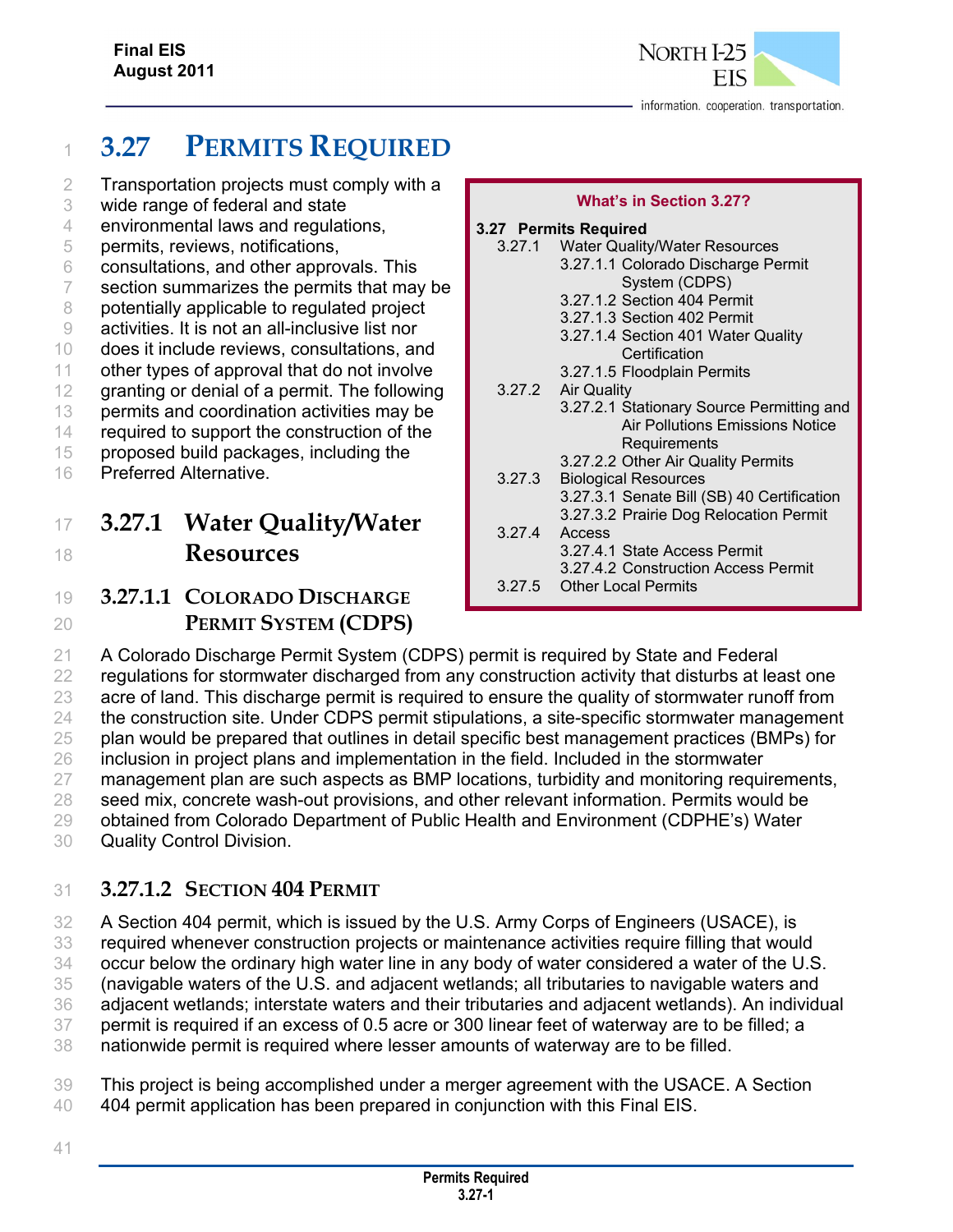

#### **3.27.1.3 SECTION 402 PERMIT**

 A Section 402 permit is required for dewatering of construction areas, if necessary. The following activities would likely require a Section 402 permit:

- Construction dewatering operations associated with utility excavation, bridge pier installation, foundation or trench digging, or other subsurface activities
- $6 \rightarrow$  If discharge from a point source is expected to occur due to vehicle washing, or from industrial discharges.
- 8 A Section 402 permit would be obtained from CDPHE's Water Quality Control Division.

#### **3.27.1.4 SECTION 401 WATER QUALITY CERTIFICATION**

- A Section 401 Water Quality Certification is required in conjunction with an Individual
- 404 Permit (dredge and fill permit) for any transportation construction project or maintenance
- 12 activity where work occurs below the ordinary high-water line or adiacent to wetlands. As part
- of its 401 Certification, Regulation No. 82 states that CDOT is required to notify the CDPHE
- and the owners and operators of municipal and domestic water treatment intakes or diversions
- downstream if potential impacts to nearby receiving waters may occur during construction,
- e.g., when blasting occurs near receiving streams. Unless specified by the Water Quality
- Control Division of CDPHE, in-stream turbidity monitoring is not typically required. The
- 401 Certification must be obtained from the Water Quality Control Division of the CDPHE.

#### **3.27.1.5 FLOODPLAIN PERMITS**

 Floodplain permits, including a floodplain development permit, Conditional Letter of Map Revision, and Letter of Map Revision, is required for any floodplain encroachment.

# **3.27.2 Air Quality**

### **3.27.2.1 STATIONARY SOURCE PERMITTING AND AIR POLLUTION EMISSIONS NOTICE REQUIREMENTS**

 A stationary source permit and Air Pollution Emissions Notice (APEN) requirements stipulate that a construction permit must be obtained from CDPHE for any and all emissions associated with construction activities, including operations of portable sources. CDOT will submit an APEN to CDPHE's Air Pollution Control Division if more than 25 acres of land would be impacted and/or project construction would last longer than six months. CDPHE will respond whether or not a permit would be required prior to commencing construction.

### **3.27.2.2 OTHER AIR QUALITY PERMITS**

 A portable source construction permit would likely need to be obtained from CDPHE for the operation of portable sources (e.g. asphalt plants, generators, rock crushers).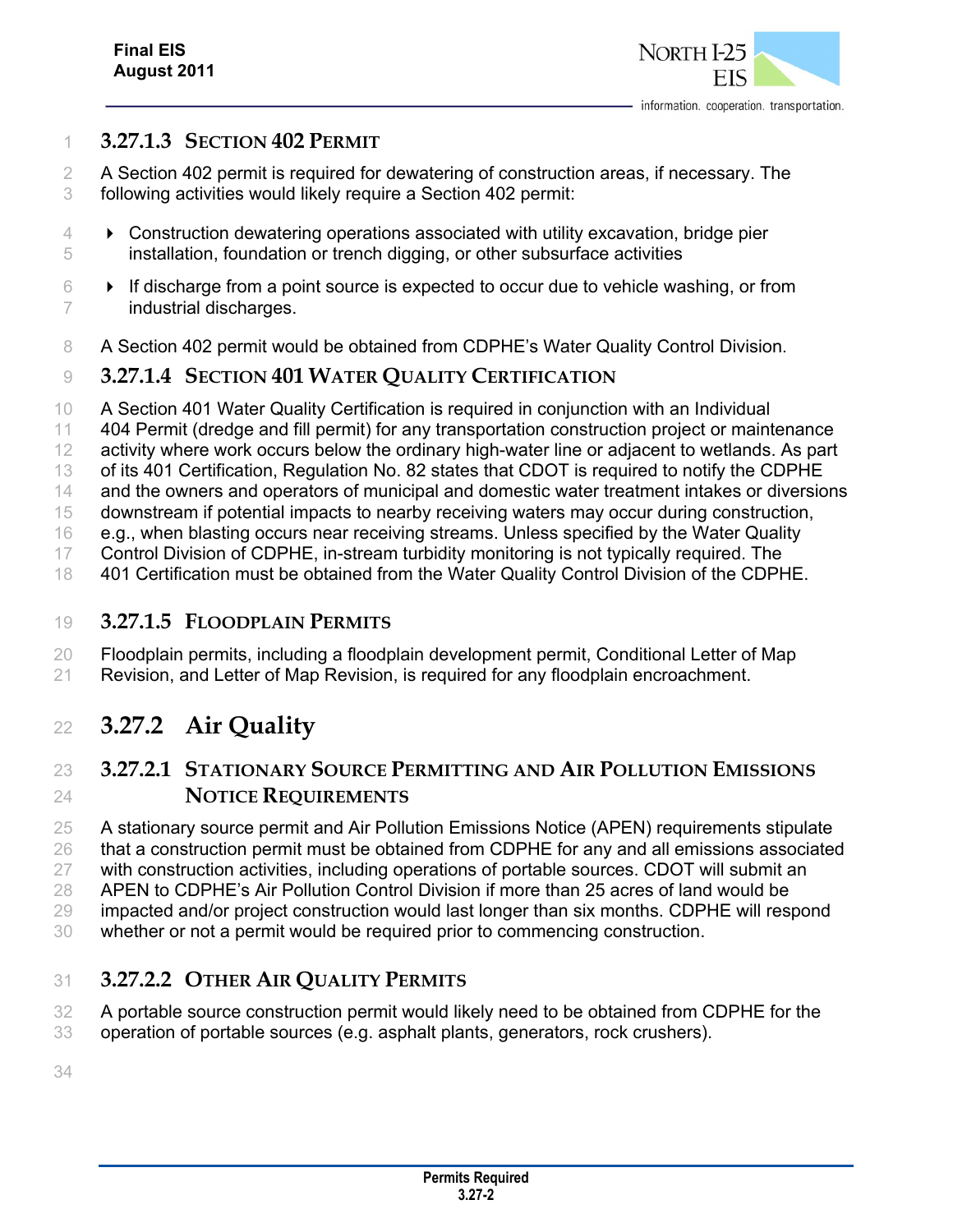

- A fugitive dust permit and bridge demolition permit will be required for construction projects.
- Additionally, an asbestos abatement permit from the CDPHE would also be required for
- demolition of structures that potentially have friable asbestos containing material (see
- **Section 3.17** *Hazardous Materials*).

# **3.27.3 Biological Resources**

### **3.27.3.1 SENATE BILL (SB) 40 CERTIFICATION**

Senate Bill (SB) 40 certification would be required by the Colorado Division of Wildlife (CDOW)

8 for the crossing of streams or adjacent stream banks to avoid adverse effects to waterways, stream banks, or associated tributaries. This legislation is designed to protect fishing waters

and to recognize the importance of the entire stream ecosystem, including wetland and

riparian areas. A SB 40 wildlife certification application would need to be submitted to CDOW

- 60 days before construction begins.
- Based on the Memorandum of Understanding (MOU) signed by CDOW and CDOT in 2004, it

was established that all future transportation, construction, and maintenance activities that

satisfy the requirements for use of the Programmatic SB 40 Wildlife Certification as described

in the Guidelines of the MOU may be taken without written certification from CDOW.

### **3.27.3.2 PRAIRIE DOG RELOCATION PERMIT**

18 A prairie dog relocation permit, issued by CDOW, will be required for the relocation,

- transportation, or donation of any prairie dog(s) or colonies that may be affected by project
- activities. Local permits may also be needed for this activity.

### **3.27.4 Access**

#### **3.27.4.1 STATE ACCESS PERMIT**

 A state Access Permit, issued by CDOT, would be required for all requests for new or modified 24 access to all state highway roadways. Owners of any existing accesses adversely affected by

25 the project would be notified of the proposed changes.

### **3.27.4.2 CONSTRUCTION ACCESS PERMIT**

 Construction access permits would likely be required for temporary access needs outside the project limits.

## **3.27.5 Other Local Permits**

Other local permits would likely be required by cities and counties as needed, such as

construction, grading, erosion control, utility, or survey permits either prior to the beginning or

during construction phases.